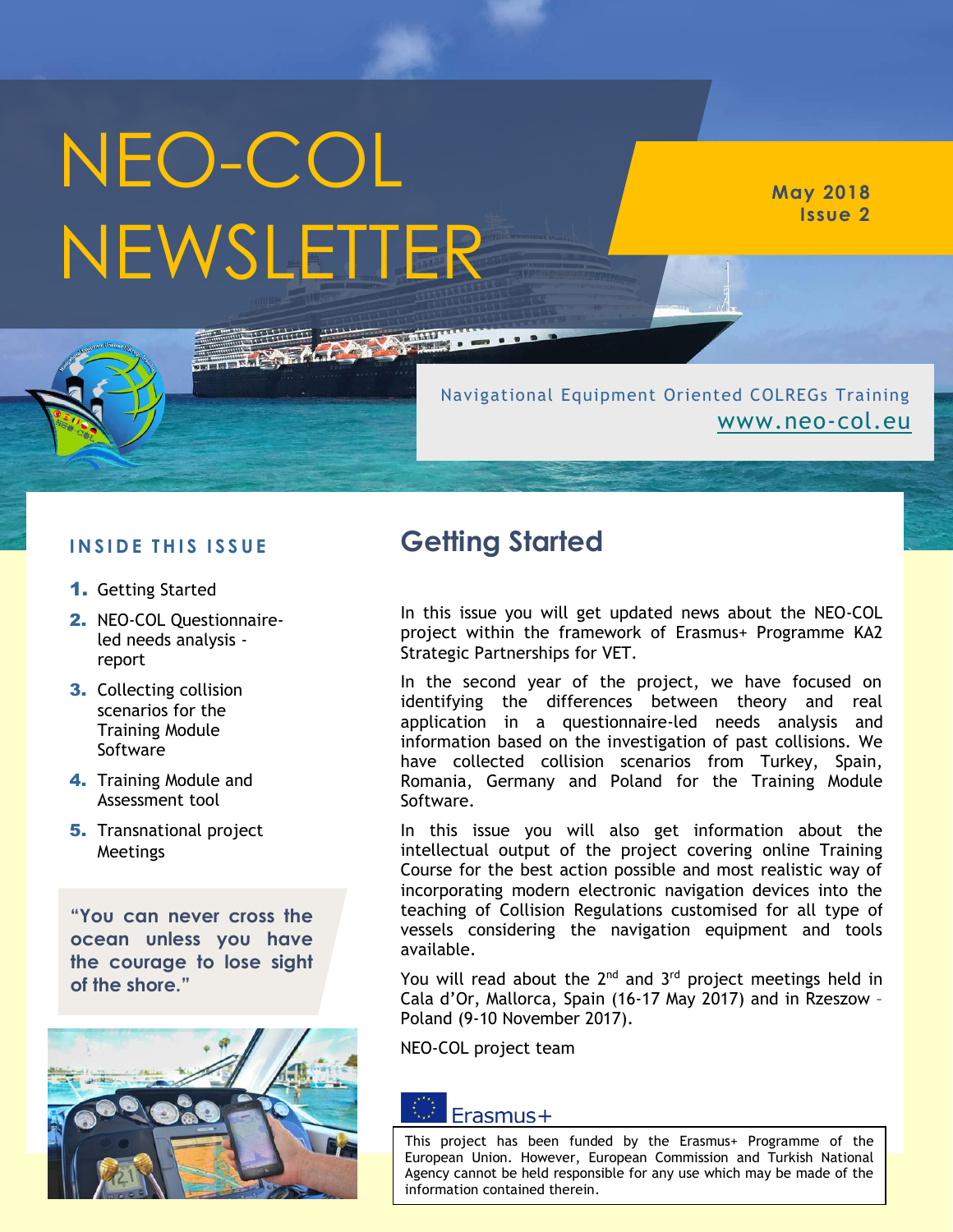# **NEO-COL Questionnaire-led needs analysis - survey**

The NEO-COL project partners sent out a questionnaire to professional Seafarers from within their own networks and received 107 replies from individuals from 5 different countries.

The purpose of this questionnaire was to understand how professional seafarers learn, understand and implement the ColRegs as well as to identify whether the use of electronic equipment in the ColRegs decisionmaking process would be of benefit. The questionnaire is targeted at those seafarers or students that have been taught ColRegs during their Maritime Training.

The survey study was conducted between Autumn 2017.

Some findings of the survey listed below:

 **Training**: Approx. 75% of seafarers who took part in the NEO-COL survey reported they received on average 50 hours training in COL-Regs during their professional seafarer education.

**"A ship in port is safe. But that's what not ships are built for."**



- **Effectiveness of the Rules**: 88% agreed that the rules are effective and play a significant role in collision avoidance but 12% did not agree and felt the current rules were not effective.
- **Knowledge:** 77% of seafarers considered that their knowledge of the Col-Regs was good to excellent whereas 23% said their knowledge was fair to poor.
- **Interpretation of the Rules**: When our Seafarers were asked the question, "Do you think ColRegs are mandatory or optional to comply with?" Only 92.5% of the seafarers replied Yes! The 7.5% that answered No were asked to explain their reasons. Although the answers varied slightly the overall theme was the same;

A typical answer from a more experienced seafarer, would suggest that there are some situations where the rules do not allow for a clear action to be taken to avoid a collision and the use of electronic equipment would provide more precise data in order to help make a better judgement and therefore safer decision.

 **Confusion over the Rules:** The seafarers were asked which sections of the rules shown in the graphic below, were the most confusing to them. Although the 'Exemptions to the Rules' gave the highest number of answers, ALL other sections received some attention and were confusing to some seafarers.



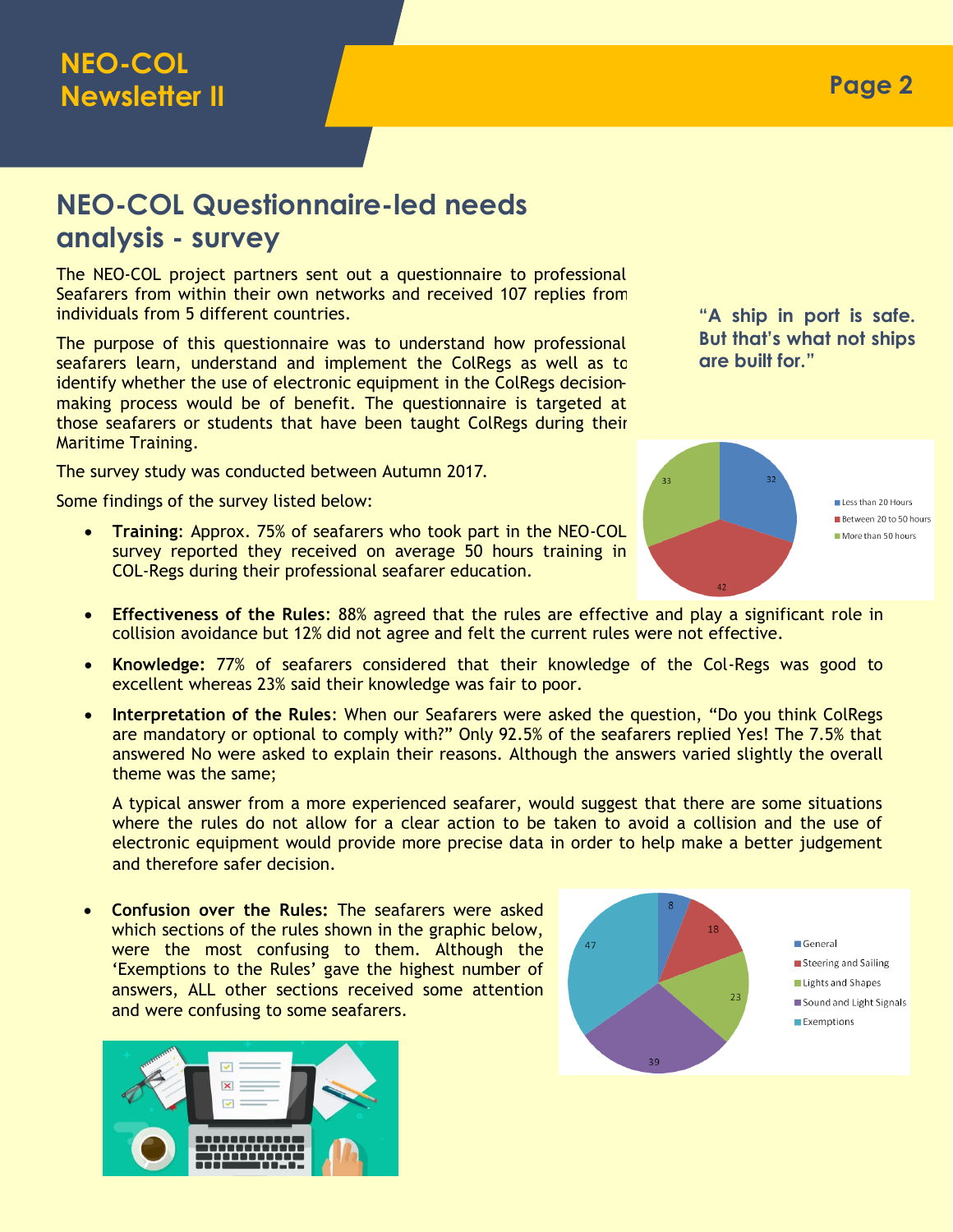# **NEO-COL Newsletter II**

#### **Conclusion:**

Are the Rules alone enough to reduce collisions at sea?

Whilst there is a huge number of training materials on Col-Regs currently available to teach/learn the theory of the rules, the constant high number of maritime accidents proves that there is a significant difference between what is taught and what is actually implemented at sea in real time by navigation officers.

Modern technologies are changing the way in which ships operate, and there is a need to ensure the best use is made of them. For instance, by the introduction of enhanced integrated navigation systems and equipment such as ARPA and ECDIS etc., the decision-making process in terms of taking action to avoid collision has become easier or should be so.

Currently, the curricula of Maritime Education and Training organisations do not make the necessary connection between the tuition of this new technology and the tuition of the ColRegs.

The findings of this survey indicate that seafarers who gain practical experience during their work time on board ships will often make decisions regarding the application of the Collision Regulations including the correct use of electronic devices.

There is a definite need for the use of electronic devices to support the decision making of officers when applying the collision regulations. Many ships and/or operations are getting faster and bigger, with increased commercial demand of the industry, which hinders them from taking effective immediate action. Also, shipping lanes are getting more heavily populated with a mix of ever bigger commercial ships, sports boats and other professional ships such as fishing vessels.

Prior to this questionnaire being circulated the project researched and studied real case collision scenarios dating from within the last 10 years that occurred in European waters. Many of the cases clearly highlighted two factors in the lead up to the collision:

1. Over use of the VHF Radio -resulting in misunderstanding, confusion and consequently poor judgment and decisions making, and

2. Limited use of the Radar (ECDIS and ARPA) to define CPA and Collision Risks.



**"A ship in port is safe. But that's what not ships are built for."**

**sail away."**